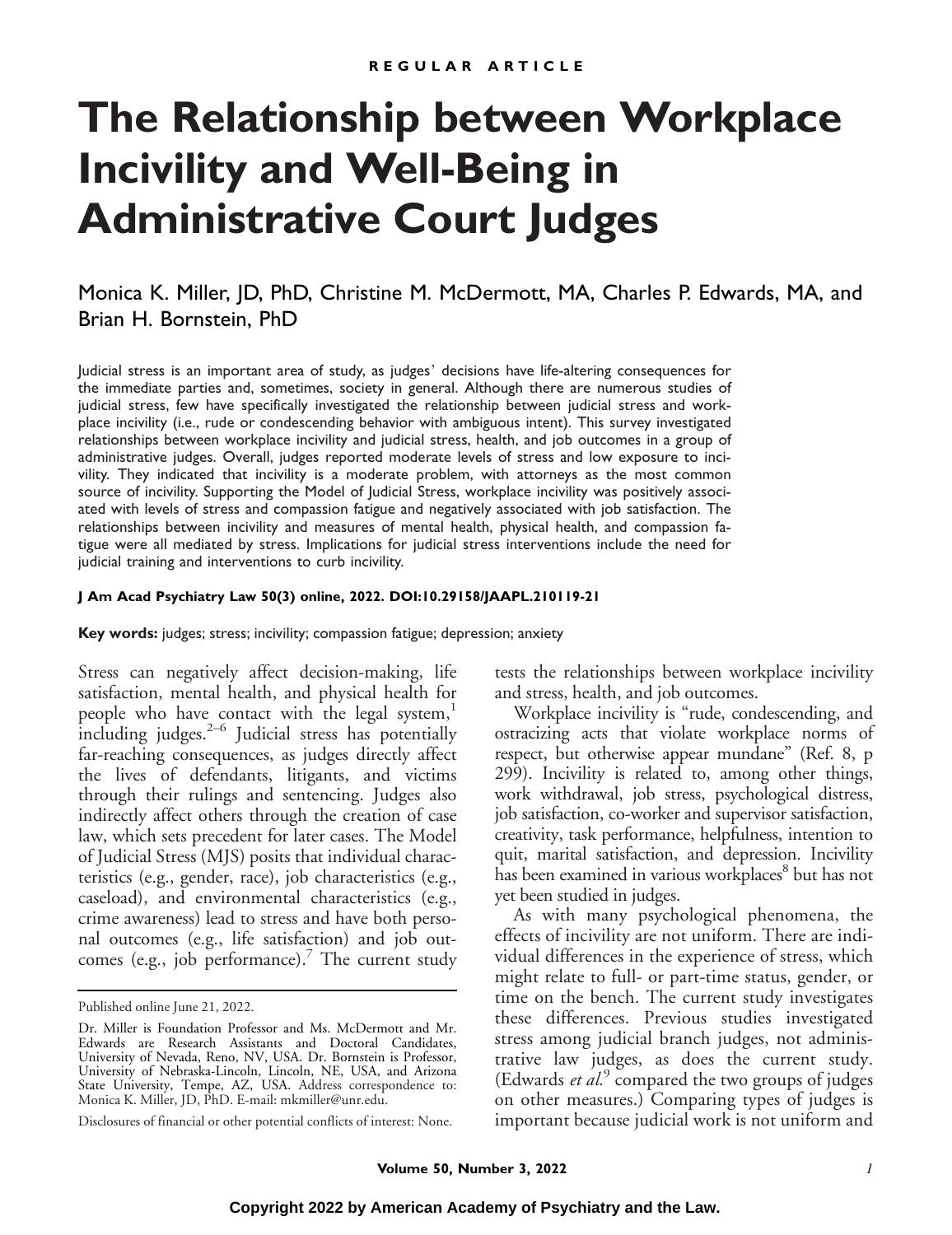might therefore differentially relate to stress. For instance, general jurisdiction judges report less trauma than other types of judges. $10$ 

The current study investigates whether incivility is related to health and job outcome measures (i.e., job satisfaction) and whether these relationships are mediated by stress as would be predicted by the MJS; how much incivility judges experience and which groups (e.g., attorneys, other judges) are the source of that incivility; and whether such relationships are related to judges' gender, time on bench, or full-time versus part-time status.

# **Judicial Stress**

Judges experience symptoms of work-related burnout (e.g., excessive responsibility, safety concerns)<sup>2,11</sup> and depression at rates higher than the general population.<sup>4</sup> These components of stress are a significant problem for judges and courts. Over 25 percent of judges reported missing 10 or more days of work the previous year because of stress.12 Judicial absenteeism places burdens on backlogged and understaffed courts. When judges miss work, either other judges have to take on extra workloads or the courts' business is delayed. And, when judges continue to work despite high levels of stress, they risk doing a poor job, as high stress is not conducive to optimal job performance. Some judges admit that stress affects their job performance. $4$  In addition, stress can affect judges' expectations and beliefs about themselves and others (e.g., persons appearing in court),<sup>6</sup> and increased judicial stress is correlated with lower job efficacy (e.g., feeling like a failure).<sup>12</sup>

Judicial work necessarily entails a high degree of conflict. To some extent, judges, as impartial arbiters, are above the fray. They referee while opposing counsel challenge one another and each other's witnesses. Yet, judges are not immune. Attorneys often argue strenuously with judges in court and in chambers. Attorney behavior is one of the leading causes of stress among judges, $4$  suggesting that such confrontations can take a toll. Judges also interact with litigants, law enforcement officers, courthouse security personnel, other judges, court reporters, and bailiffs. This study focuses on the tenor of such interactions (under the rubric of workplace incivility) and its relationship to judicial stress.

# **Model of Judicial Stress**

The current study uses the MJS, which suggests possible causes and outcomes associated with stress in judges.7 MJS was developed using previous stress research and uses a Constructivist Self-Development Theory framework to understand outcomes related to stress; specifically, that experiences of stress or trauma might negatively affect a person's perceptions of safety or capacity for trust, self-esteem, intimacy, and control.<sup>6,12</sup>

MJS posits that there are three categories of characteristics that might contribute to judges' perceived stress or safety concerns: personal characteristics, job characteristics, and environmental characteristics.<sup>7</sup> Personal characteristics include demographic variables (e.g., age, gender), personality traits (e.g., empathy, idealistic views), and nonwork problems. Job characteristics include occupational variables, such as frequency of stressful trials and caseload. Finally, environmental characteristics include judges' level of crime-awareness and faith in law enforcement.7 All three characteristics are predicted to relate to judges' level of stress and concern for safety. Safety concern is also predicted to relate to judges' stress levels.

MJS then predicts that stress will have personal and occupational outcomes. Personal effects might include negative effects on mental or physical health, life satisfaction, or relationship quality. Job effects might include negative effects on job performance, job satisfaction, or decision quality.<sup>7</sup>

Many tenets of MJS have been supported by previous empirical research. $4,10,12$  One variable that might theoretically fit within MJS and has yet to be tested in relation to judicial stress is courtroom (workplace) incivility.

# *Outcomes of Stress*

Although incivility has not been well studied as a cause of stress for judges, the outcomes of judicial stress have gained a lot of attention from scholars in the last 15 years. Thus, if MJS is correct, incivility could indirectly lead to negative outcomes if it indeed causes stress. Generally, higher levels of stress are associated with impaired attentional control,<sup>13</sup> increased memory impairment,<sup>14</sup> worsened mood,<sup>15</sup> and reduced executive functioning and capacity for information processing (especially if the stressor is perceived as a threat).<sup>16</sup> Judges' stress can relate to reductions in productivity, efficiency, concentration,<sup>4</sup> mental health,<sup>12</sup> job efficacy, $^{12}$  and job satisfaction.<sup>12</sup>

The current study assesses whether incivility relates to mental health, as measured by the Depression, Anxiety and Stress Scale (DASS-21), which is a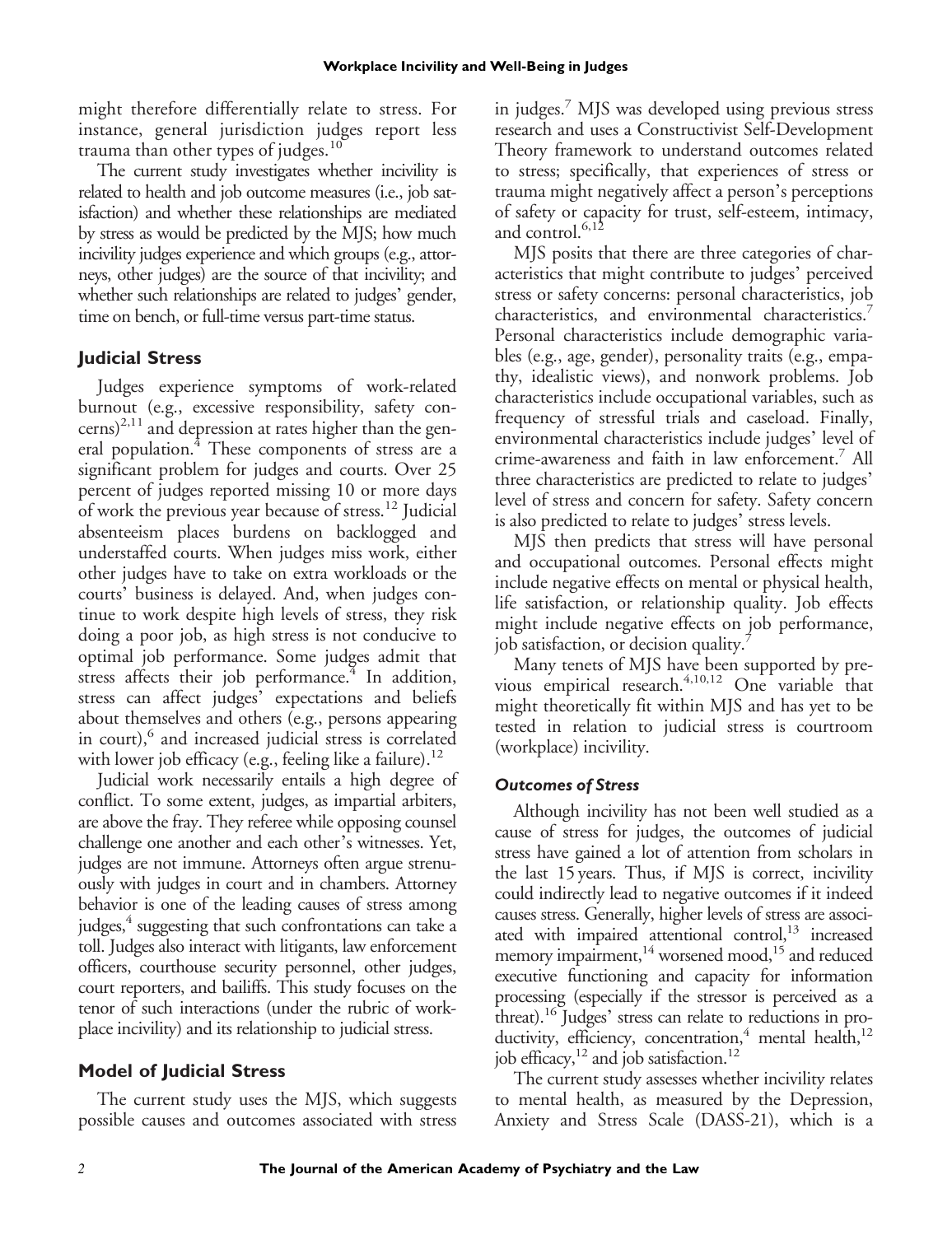measure of general mental distress.<sup>17</sup> Higher levels of stress relate to increased symptoms of generalized anxiety disorder (e.g., being "on edge"), increased worry, increased negative affect, and increased psychological strain.<sup>17,18</sup> These results occur consistently across clinical and nonclinical samples as well as across different ethnicities and cultures,<sup>19</sup> although it has yet to be tested in a judicial sample. Judges' depression scores are very close to the psychological cutoff for depressive impairment, $4$  highlighting the need for studying judicial stress and its relationship to mental health.

Stress could also result in compassion fatigue: emotional and physical exhaustion stemming from continued empathic engagement with people who are suffering.<sup>20</sup> Compassion fatigue has two constructs: secondary trauma refers to stress acquired from helping another person through a traumatic experience, $^{20}$ whereas burnout refers to physical and mental exhaustion.<sup>21</sup> People with occupations associated with caring for others, such as hospital workers and mental health professionals, experience elevated levels of compassion fatigue, which relates to increases in PTSD-like symptoms and other negative outcomes.<sup>11,22</sup> Judges can experience secondary trauma and burnout, as measured by self-report,<sup>23</sup> interviews<sup>2</sup> and surveys.<sup>11,24</sup> Thus, it is important to understand stress and compassion fatigue.

# *Individual Differences Related to Stress*

Demographic differences often relate to stress levels and stress-related outcomes. Female judges report higher levels of general stress<sup>4</sup> and burnout<sup>25</sup> than males. Further, female judges are more likely to experience secondary stress, and when they do, they display more symptoms.5,25 Conversely, males reported more missed workdays and poorer physical health but did not differ from females in mental health, stress, or job-related outcomes.<sup>10</sup>

Judicial experience is also related to stress levels, as judges who have been on the bench over 10 years report significantly higher rates of burnout than their less experienced counterparts.<sup>10</sup> Additional individual differences that could relate to judges' experiences of stress include employment status (i.e., full-time versus part-time). The current study investigates such differences in both stress and experiences of incivility.

# **Workplace Incivility**

Incivility in the workplace encompasses various norm-violating acts that are ambiguous in intent.<sup>8</sup>

The acts could be interpreted as condescending to some people but mundane to others. A key component differentiating uncivil behaviors from aggressive behaviors is the ambiguous intent or lack of intentionality on either the part of the instigator or the target of the incivility.<sup>26,27</sup> Some examples of workplace incivility include: interrupting or belittling other people; using a demeaning tone of voice; making jokes at others' expense; using microaggressions, or addressing colleagues inappropriately.<sup>28,29</sup>

Incivility is such a common occurrence in the workplace that it is practically ubiquitous and can be experienced by anyone.<sup>8</sup> Social power theory and selective incivility principles posit, however, that certain groups are at greater risk of experiencing incivility; in particular, employees with less social power and employees belonging to stigmatized identity groups (e.g., women, minorities) are at higher risk of experiencing workplace incivility.30–<sup>32</sup>

Research consistently supports a relationship between incivility and increased stress.<sup>26,33,34</sup> This stress can occur both directly in targets of incivility (i.e., victims) as well as indirectly in observers of incivility.8,27 In addition, incivility (whether experienced as a direct target or indirect observer) relates to lower levels of job performance, institutional satisfaction, psychological well-being, and affective occupational commitment. Incivility also relates to higher levels of occupational withdrawal and burnout.<sup>34-36</sup>

For decades, legal professionals have acknowledged that incivility is a problem.<sup>31,33,37</sup> Attorneys offered examples of uncivil behaviors ranging from unreasonable scheduling to harassment during trials and depositions to refusals to comply with requests from opposing council (e.g., discovery requests).  $33$ And, although nearly two-thirds (62%) of attorneys surveyed reported experiences of incivility during litigation over the past 5-year period, women were much more likely to report experiencing incivility (73% for women versus 49% for men).

Although past research has examined attorneys' experiences with incivility, $33$  there is no research involving judges' experiences with workplace incivility. Because of this lack of research, it is unknown what individual differences among judges (e.g., gender, time on the bench, full-time versus part-time status) might relate to experienced incivility or its outcomes. The current study examines these specific factors and, therefore, extends research on incivility in the legal profession.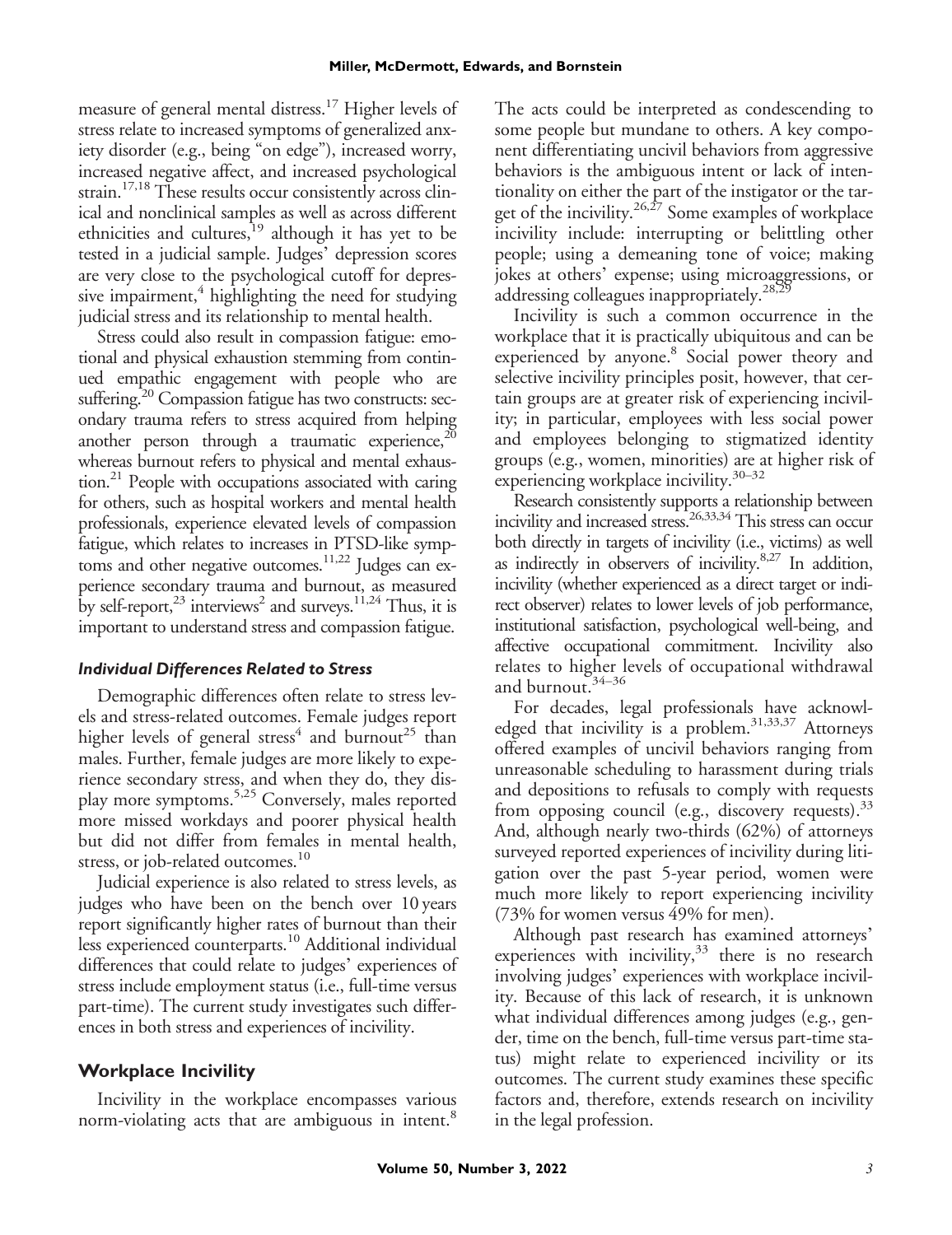# **Overview of Study**

Administrative judges completed a survey with measures of incivility, stress, health, demographics, and job characteristics (e.g., time on bench) to address these Research Questions:

RQ1: How much incivility do judges experience? Does this vary by individual differences (i.e. gender, time on the bench, and full-time versus part-time status)?

RQ2: Which groups are the biggest sources of incivility? (e.g., attorneys, co-workers)? Does this vary by individual differences?

RQ3: Do judges believe incivility is a problem? Does this vary by individual differences?

RQ4: What are judges' mean scores on measures of stress, job satisfaction, job performance, mental health (i.e., DASS-21) and physical health? Do these scores vary by individual differences?

RQ5: Does incivility directly relate to stress? And, does incivility relate to outcome measures (job satisfaction, job performance, health) indirectly through stress? Do the relationships vary by individual differences?

# **Method**

## *Procedure and Participants*

This study was approved by the Institutional Review Board at the University of Nevada, Reno. Participants included 119 administrative judges who attended a half-day Continuing Legal Education trainings for administrative judges. All judges in this state are required to attend a specified number of Continuing Legal Education trainings in each 3-year period. This was the only such training offered at this time and venue, but judges could choose from other trainings to fulfill their requirements over the three-year period. The first author presented information on stress, with intermittent survey questions which appeared on the presentation screen and judges used a remote-control device to indicate their responses. Computer software saved each judge's responses anonymously and downloaded responses into a database. Participants were 57.9 percent female; 43.1 percent had served more than 10 years on the bench; and 63.2 percent worked full-time. Administrative Law Judges routinely hear cases related to licensures (e.g., suspension of daycare or real estate licenses) or disputes with government agencies (e.g., special education services, worker's compensation, social security benefits). They are part of the executive branch, not the judicial branch. In the state the judges are from, the judges traveled to hearings rather than having their own permanent courtroom. This is a large state in the western half of the United States that has both urban and rural areas. Judges from the entire state were invited to attend, though no data are available as to the proportion that attended from urban versus rural areas. The training was held in a moderate sized city in the southern half of the state. As with most states and federal government, administrative judges in this state are appointed, not elected. They are both the judge and the trier of fact and thus do not have jury trials. Due to anonymity and time considerations, the organizers of the training did not permit collection or publication of more information about the judges.

## *Materials*

Judges self-reported levels of incivility, stress, mental health, physical health, job satisfaction, job performance, compassion fatigue, and demographic information.

## *Incivility Scale*

The authors created the Workplace Incivility Scale-12 (see Table 1) by modifying three previously published relevant scales to make a scale most relevant to judges.<sup>31,33,38</sup> The scale is the average of responses to a 12-item Likert-type scale that measures levels of witnessed or received incivility. Responses were measured on a 5-point scale from 1 (never) to 5 (daily) and included items such as "How often have you experienced or witnessed someone be condescending toward you or a co-worker?" In making the scale, we included 23 possible items. Many judges chose not to answer some of the questions, making their inclusion in statistical analysis impossible. These questions were eliminated from the original 23 items. Other questions did not correlate well with the final 12 items, which had a high reliability. (The reliability of the final 12 items is  $\alpha =$ .92; reliability testing is done to ensure that all items are closely related and measure one construct. This allows us to combine all 12 items into one scale and do one analysis, instead of doing 12 separate analyses.) Thus, the questions that were statistically unrelated to the others were eliminated from the original 23 items.

Two additional questions about incivility were developed by the authors. The first defined interference, exclusion, and denigration, then asked, "What type of person with whom you regularly interact is most likely to engage in these kinds of behaviors?" Response options were supervisors or other judges;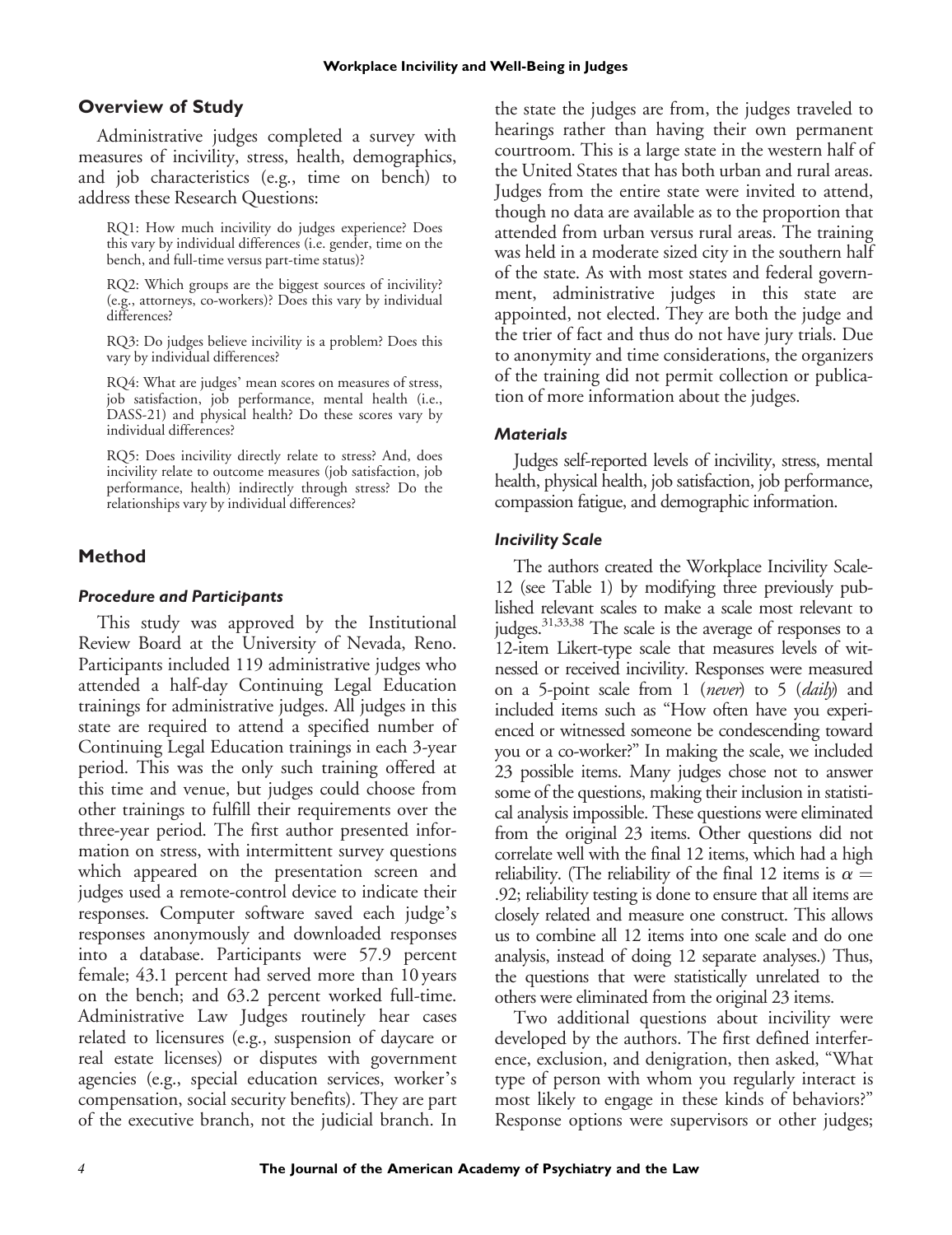#### Table 1 Workplace Incivility Scale-12

The following variable(s) measured from 1 (never) to 5 (daily)

- 1. How often have you experienced or witnessed someone be condescending toward you or a co-worker?
- 2. How often have you experienced or witnessed someone ignore or show no interest in your or a co-worker's opinion?
- 3. How often have you experienced or witnessed someone address you or a co-worker in an unprofessional manner?
- 4. How often have you experienced or witnessed someone speak to you or a co-worker in a loud, angry, or hostile manner?
- 5. How often have you experienced or witnessed someone doubt your or a co-worker's judgment on a matter in which you/they have responsibility?
- 6. How often have you experienced or witnessed some subject you or your co-worker to negative comments about your/their intelligence or competence?
- 7. How often have you experienced or witnessed someone subject you or your co-worker to excessively harsh criticism about your/their work?
- 8. How often have you experienced or witnessed someone inappropriately interrupt you or a co-worker?
- 9. How often have you experienced or witnessed someone interfere with you or your co-worker's activities?
- 10. How often have you experienced or witnessed someone blame you or your co-workers for other people's mistakes?
- 11. How often have you experienced or witnessed someone reject your order/advice or refuse to listen to your requests?
- 12. How often have you experienced or witnessed someone not keep you fully informed of important details (either by accident or intentionally)?

co-workers or support staff; attorneys; litigants; and other. The second question asked, "To what extent is lack of incivility in interpersonal behavior in your job a problem?"; participants responded on a 5-point scale from 1 (*not at all*) to 5 (*very much*).

## *Stress*

Stress was assessed via a one-item question, "How much stress have you experienced over the past year?" with a 5-point scale from 1 (no stress) to 5 (extreme stress). This question was adapted from Miller *et al.*<sup>10</sup> and Miller *et al.*<sup>12</sup>

## *Physical and Mental Health*

Physical health was assessed on a 5-point scale from 1 (poor health) to 5 (excellent health) via the question, "Please rate your current overall physical health." This item was used in Miller et al.<sup>10</sup> and Miller et al.<sup>12</sup> Mental health was measured with 21 items on the DASS-21.<sup>40</sup> Items are answered on a 1 (did not apply to me at all) to 5 (applied to me very much, or most of the time) Likert-type scale and included items such as "Over the past week, I felt that life was meaningless" (from the 7-item depression subscale), "Over the past week, I was worried about situations in which I might panic and make a fool of myself" (from the 7-item anxiety subscale). Items were averaged and reversecoded such that higher scores indicated better mental health (reliability of these 21 items was  $\alpha = .85$ ).

### *Job Satisfaction and Performance*

Job satisfaction was measured via four items previously used in Miller et  $al$ <sup>10</sup> and Miller et  $al$ <sup>12</sup> Items included "Which of the following indicates how much of the time you feel satisfied with your job?" from 1

(never) to 5 (all the time); and "Which one of the following statements best describes how you think you compare with other people?" from 1 (no one dislikes his/ her job more than I dislike mine) to 5 (no one likes their job better than I like mine). Responses were averaged and had acceptable Cronbach's  $\alpha$  ( $\alpha$  = .82).

Perceived job performance was assessed via three items, adapted from Miller et  $al$ <sup>10</sup> and Miller et  $al$ <sup>12</sup> The questions were measured on a 5-point Likerttype scale from  $1$  (absolutely not) to  $5$  (very much so) and included questions such as, "Do you feel you are currently performing your job to the best of your abilities?" Responses were averaged ( $\alpha = .86$ ).

## *Compassion Fatigue*

Compassion fatigue (i.e., secondary trauma and burnout) was measured using the 13-item Compassion Fatigue Scale.<sup>21</sup> Items were answered on a 1 (rarely/ never) to 5 (very often) Likert-type scale. The respondents read a prompt: "How often do you experience the following . . . ?" and then answered eight questions such as, "Felt trapped by my work" (burnout subscale), and five items such as, "Flashbacks connected to work" (secondary trauma subscale). As in Miller *et al*.,<sup>12</sup> to make the scale more relevant to judges, we changed words like "client" to "cases" or "people at work (e.g., victims of crime)." Responses were averaged into a single compassion fatigue score ( $\alpha = .92$ ).

## **Results**

Preliminary data analysis involved checking all variables for normality and computing descriptive statistics (i.e., frequencies, percentages, means) and identifying missing data. Because of the nature of data collection, if a judge was not in the room, had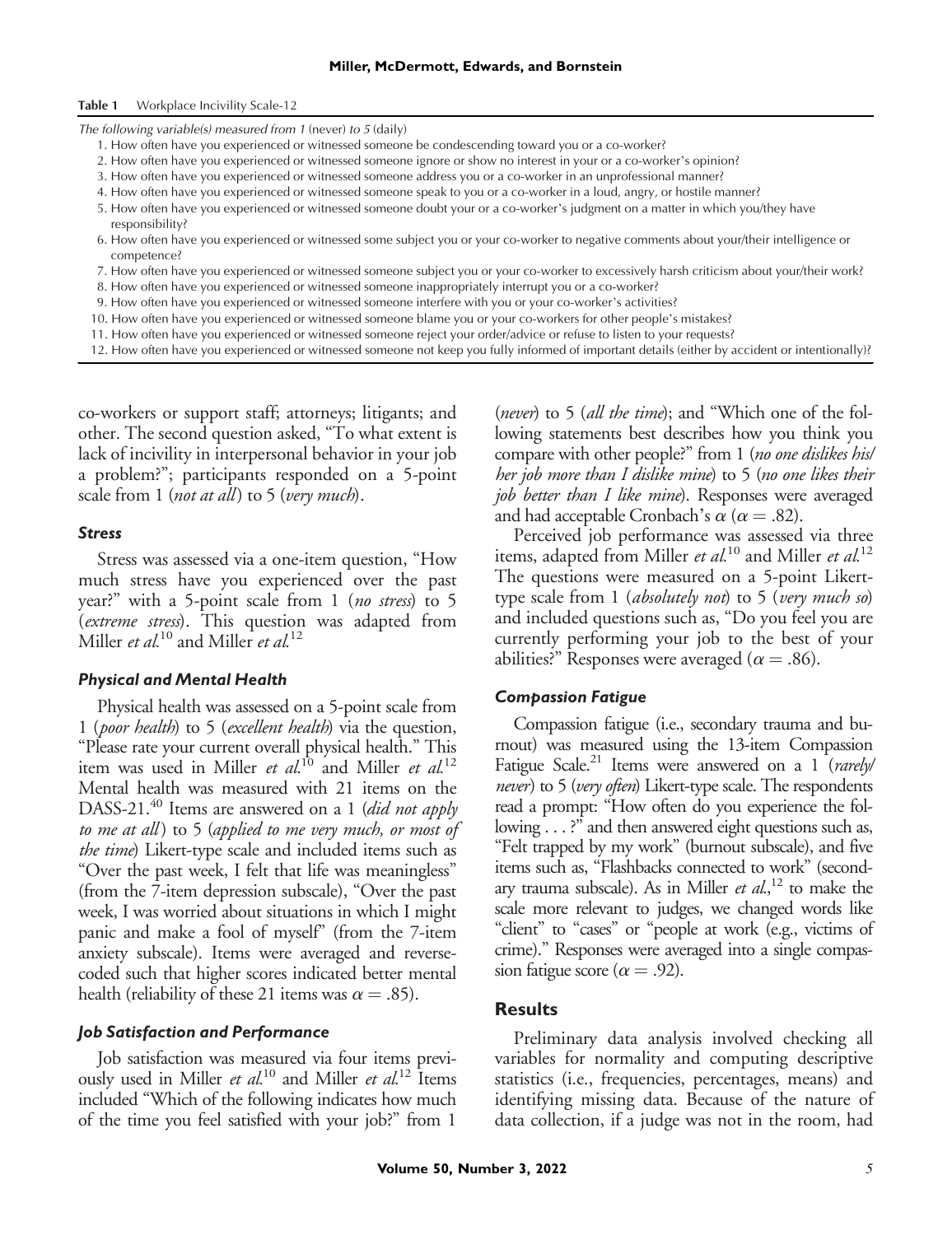trouble with the clicker, or was not paying attention, no responses could be collected during that time. This led to somewhat high levels of missing data. Of the 119 judges, nine responded to no questions, and an additional 15 judges failed to answer any questions on at least one scale, leaving 95 usable cases for analysis. When there was missing data on one or more questions in a scale for the 95 remaining cases, the mean of the judge's other responses to that scale was mean-imputed.

In accordance with the research questions surrounding JMS, a path analysis was conducted with incivility as an exogenous variable not influenced by other variables in the model, $40$  stress as an endogenous variable, and job satisfaction, perceived job performance, compassion fatigue, mental and physical health as outcome variables. All descriptive statistics were performed by using the SPSS Statistical Package version 26, and model estimation analyses were performed using the R Package Lavaan.<sup>41</sup>

## *Judges*' *Experiences of Incivility*

With regard to RQ1, judges experienced moderately low levels of incivility ( $M = 2.34$  of 5). Scores did not differ by gender, as indicated by *t*-Tests,  $t(33) = .62$ ,  $p = .540$ ; full/part-time status,  $t(74) = -1.70$ ,  $p =$ .094; or length of time on the bench,  $F(4,73) = 1.54$ ,  $p = .200$ .

As to RQ2, judges reported that incivility was most likely to stem from attorneys (41.33%), followed by litigants (30.67%), supervisors/other judges (16.00%), coworker support staff (8.00%), and other sources (4.00%). Chi-square tests indicated that source of incivility did not differ by gender,  $\chi^2(8, N = 75) =$ 11.18,  $p = .190$ ; full/part-time designation,  $\chi^2(4, 1)$  $N = 72$ ) = 4.51,  $p = .341$ ; or length of time on the bench,  $\chi^2(16, N = 77) = 19.32, p = .253.$ 

For RQ3, judges rated incivility as only a moderate problem in their workplace  $(M = 2.48 \text{ of } 5)$ . Results did not differ by gender,  $t$  (78) = -1.20,  $p$  = .235; full/part-time designation,  $t(82) = .05$ ,  $p =$ .961; or length of time on the bench,  $F(4,82) = .84$ ,  $p = .505$ .

## *Stress, Health, and Job Outcomes*

RQ4: Out of a maximum score of five, judges experienced low levels of compassion fatigue ( $M =$ 1.91), moderate levels of job performance  $(M =$ 3.13), and somewhat high levels of stress ( $M = 3.48$ ). They also experienced high (positive) job satisfaction  $(M = 3.96)$ , and mental  $(M = 4.41)$  and physical  $(M = 4.74)$  health. No results differed by gender, full/part-time designation, or length of time on the bench (see Table 2).

## *Path Analysis Testing the MJS*

The  $MJS<sup>7</sup>$  posits that stress has direct effects on job- and health-related outcomes. The current study expands on this model by predicting that incivility will have direct effects on stress and outcomes, as well as indirect effects through stress. To test RQ5, a path analysis was conducted (see Fig. 1 for path model and results). Despite overall low levels of incivility in the workplace, incivility accounted for 39 percent of the variance associated with compassion fatigue, 37 percent of mental health, 24 percent of physical health, 19 percent of job satisfaction, 6 percent of stress, and 4 percent of perceived job performance.

In addition, the model's direct effects demonstrated that increases in incivility were associated with increased stress and compassion fatigue, and reduced job satisfaction (but not job performance). Incivility was only marginally associated with mental and physical health. Likewise, increased stress was associated with increased compassion fatigue and reduced job satisfaction, mental health, and physical health (but not job performance).

The indirect effects found in the path analysis also The manect enects found in the path analysis also<br>lend some support to RQ5. The mediation paths found that stress did not mediate the relationship between incivility and job satisfaction ( $\beta = .06$ , z =  $-1.54$ ,  $p > .05$ ). After accounting for stress, the negative association between incivility and job satisfaction between incivility and job satisfaction ( $\beta = .06$ ,  $z = -1.54$ ,  $p > .05$ ). After accounting for stress, the negative association between incivility and job satisfaction remained significant ( $\beta = -.38$ ,  $z = -3.38$ ,  $p =$ .001). Stress did mediate the relationships between <sup>-1.94</sup>, *p* > .09). After accounting for stress, the negative association between incivility and job satisfaction remained significant (*β* = −.38, z = −3.38, *p* = .001). Stress did mediate the relationships between i remained significant ( $\beta$  = -.38,  $z$  = -3.38,  $p$  = .001). Stress did mediate the relationships between incivility and mental health ( $\beta$  = -.08, z = -2.19,  $p$  = .029), physical health ( $\beta$  = -.17, z = -2.05,  $p = .041$ ), and compassion fatigue ( $\beta = .12$ , z = 2.13,  $p = .033$ ).

RQ5 also asked if any of the paths were moderated by gender, time on the bench, or full-time or part-time status. All but one of the moderation analyses were nonsignificant ( $p_s > .05$ ). The relationship between stress and mental health appears to intensify the longer a judge is on the bench,  $F(1,84) = 6.47, p = .013$ .

# **Discussion**

The purpose of this research was threefold: to investigate whether incivility is related to health and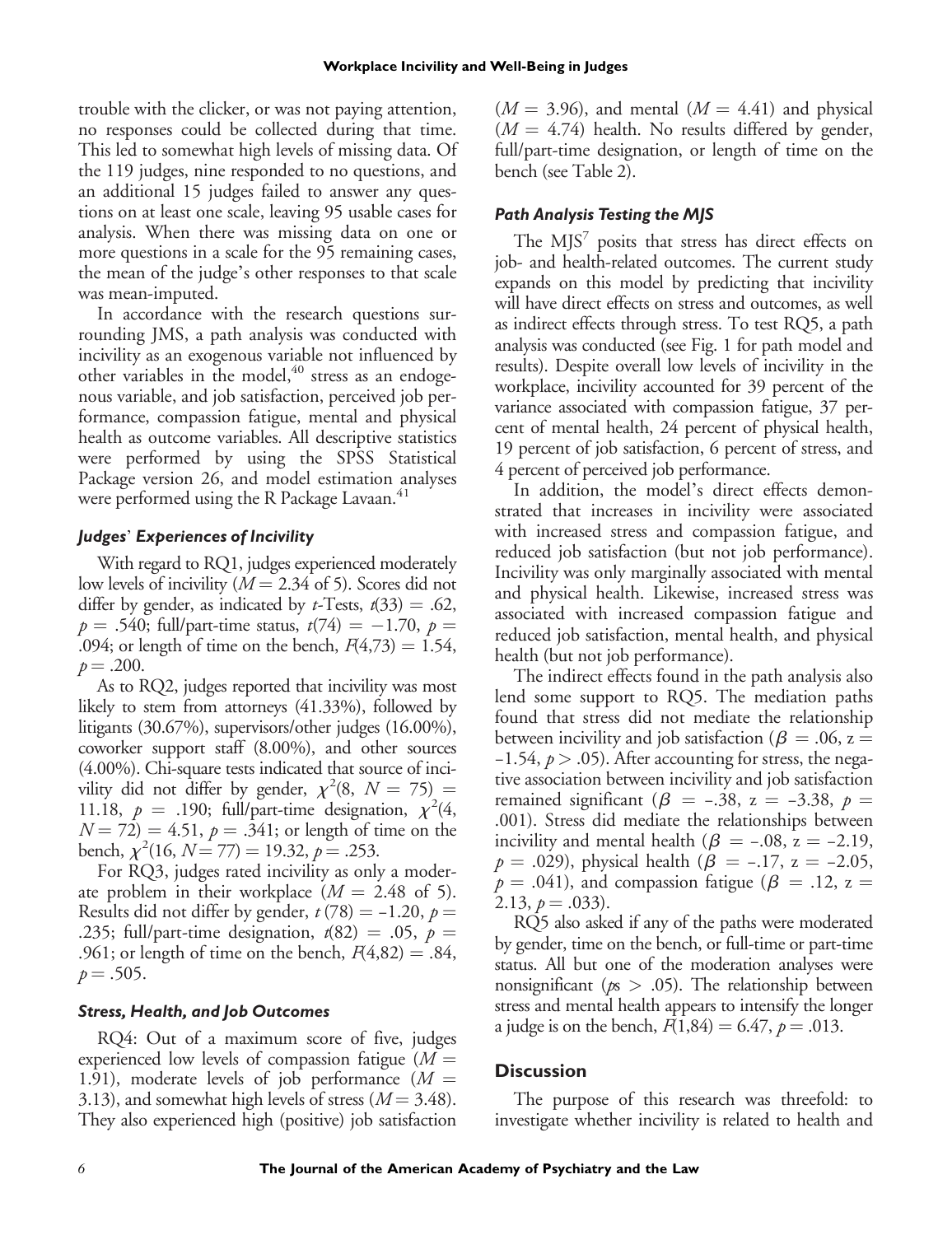#### **Miller, McDermott, Edwards, and Bornstein**

Table 2 Null Results for Gender, Full/Part-Time Designation, and Time on the Bench

Gender results: compassion fatigue:  $t(81) = 0.33$ ,  $p = 0.745$ ; job performance:  $t(81) = 0.043$ ,  $p = 0.965$ ; stress:  $t(84) = 0.92$ ,  $p = 0.359$ ; job satisfaction:  $t(81) = 0.98$ ,  $p = 0.329$ ; mental health:  $t(84) = 0.44$ ,  $p = 0.663$ ; physical health:  $t(82) = 1.20$ ,  $p = 0.232$ 

Full/part time designation: compassion fatigue: t(82) = 0.25, p = 0.804; job performance: t(82) = 0.58, p = 0.563; stress: t(79) = 0.22, p = 0.829; job satisfaction:  $t(82) = 0.62$ ,  $p = 0.539$ ; mental health:  $t(78) = 0.14$ ,  $p = 0.891$ ; physical health:  $t(77) = 1.38$ ,  $p = 0.172$ 

Length of time on the bench: Compassion fatigue: F(4, 81) = 0.48,  $p = 0.747$ ; job performance: F(4, 81) = 2.14,  $p = 0.084$ ; stress: F(4, 77) = 0.24,  $p = 0.913$ ; job satisfaction: F(4, 81) = 0.60,  $p = 0.663$ ; mental health: F(4, 77) = 0.56,  $p = 0.693$ ; physical health: F(4, 76) = 1.20,  $p = 0.318$ 

#### Gender

Compassion fatigue:  $t(81) = 0.33$ ,  $p = 0.745$ Job performance:  $t(81) = 0.043$ ,  $p = 0.965$ Stress:  $t(84) = 0.92$ ,  $p = 0.359$ Job satisfaction:  $t(81) = 0.98$ ,  $p = 0.329$ Mental health:  $t(84) = 0.44$ ,  $p = 0.663$ Physical health:  $t(82) = 1.20$ ,  $p = 0.232$ 

## Full/part time designation

Compassion fatigue:  $t(82) = 0.25$ ,  $p = 0.804$ Job performance:  $t(82) = 0.58$ ,  $p = 0.563$ Stress:  $t(79) = 0.22$ ,  $p = 0.829$ Job satisfaction:  $t(82) = 0.62$ ,  $p = 0.539$ Mental health:  $t(78) = 0.14$ ,  $p = 0.891$ Physical health:  $t(77) = 1.38, p = 0.172$ 

#### Length of time on the bench

Compassion fatigue:  $F(4, 81) = 0.48$ ,  $p = 0.747$ Job performance:  $F(4, 81) = 2.14$ ,  $p = 0.084$ Stress:  $F(4, 77) = 0.24$ ,  $p = 0.913$ Job satisfaction:  $F(4, 81) = 0.60$ ,  $p = 0.663$ Mental health:  $F(4, 77) = 0.56$ ,  $p = 0.693$ Physical health:  $F(4, 76) = 1.20$ ,  $p = 0.318$ 

job outcome measures (i.e., job satisfaction, performance) and whether these relationships are mediated by stress as would be predicted by the  $MJS<sub>i</sub><sup>7</sup>$  to investigate how much judges experience incivility and which groups (e.g., attorneys, other judges) are the source of that incivility; and to investigate whether such relationships were related to the gender, time on bench, or full-time versus part-time status of the judge.

## *Main Findings*

This study allows us to make four basic conclusions. First, we determined that administrative judges experience a low amount of incivility in their workplaces and that attorneys and litigants were the primary sources of incivility. Supervisors or other judges were also a commonly mentioned source of incivility, whereas co-workers and support staff were rarely mentioned. Judges perceived incivility to be a moderate concern.

Second, judges reported relatively low levels of stress, moderate levels of job performance, and high levels of job satisfaction. They reported high levels of both mental health and physical health, and low levels of compassion fatigue. All of these indicate that judges were experiencing generally positive well-being.

Third, our data generally support the MJS.<sup>7</sup> Incivility was associated with increased stress, reduced job satisfaction, and increased compassion fatigue. Incivility was somewhat related to reduced mental health and physical health, although these findings did not quite meet the conventional  $p < .05$  requirement for statistical significance. Furthermore, stress was associated with reduced job satisfaction, reduced physical health, reduced mental health, and increased compassion fatigue. In a more direct test of MJS, we found significant mediation pathways, such that incivility was related to stress, which in turn was related to mental health, physical health, and compassion fatigue.

Fourth, we found that these relationships were unaffected by gender, time on the bench, or full/ part-time status. Although this is the first study we are aware of that tested for differences between fulltime and part-time judges, past studies have found that gender relates to stress<sup>4</sup> and incivility.<sup>33</sup> Yet others have not found gender differences on most variables.<sup>10</sup> Perhaps these differences are a result of the measures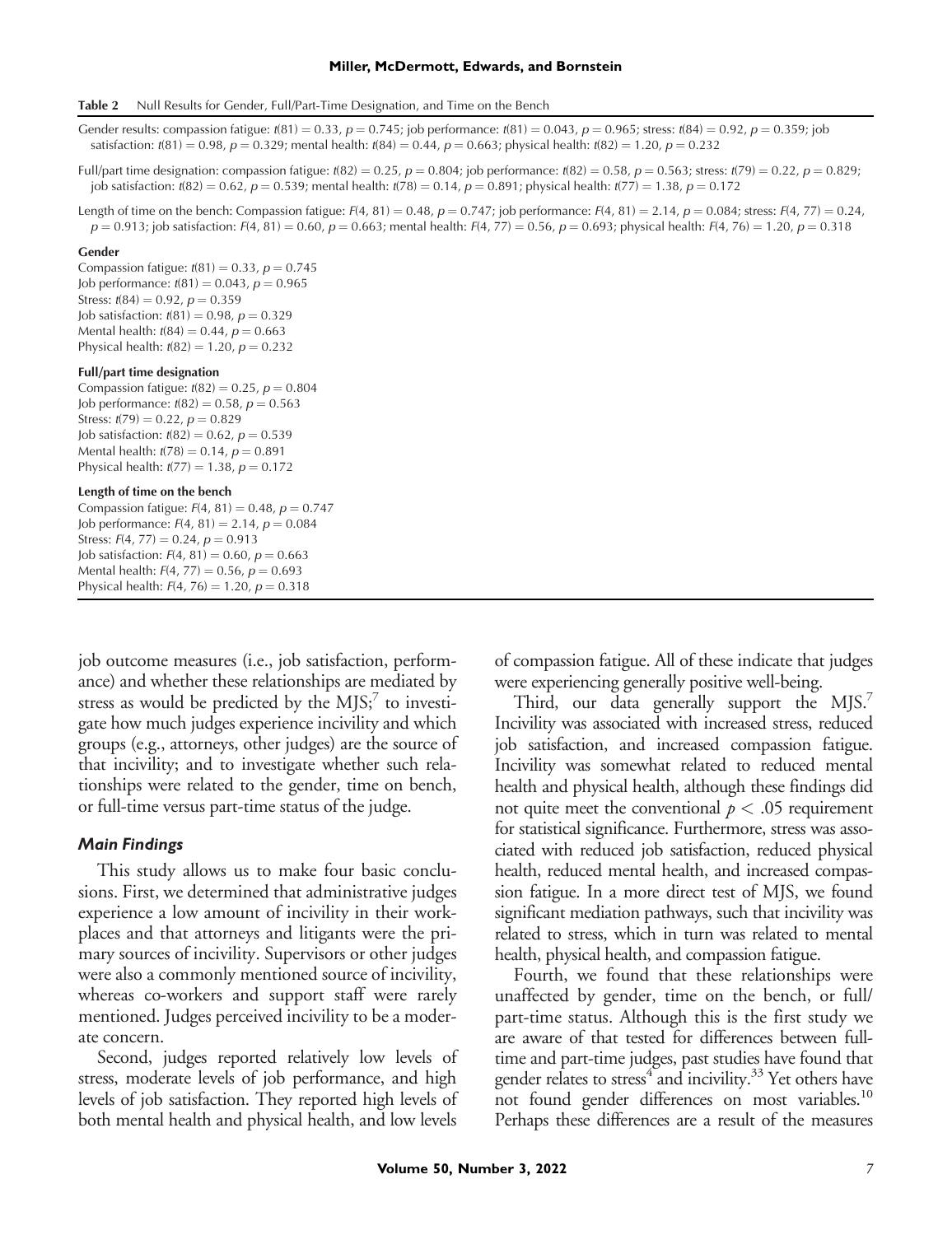#### **Workplace Incivility and Well-Being in Judges**



Figure 1. Path analysis representing direct and indirect relationships among variables.

Solid lines represent significant path ( $p < 0.05$ ). Lines of large dashes represent marginally significant paths ( $p < 0.052$ ). Lines of small dots represent nonsignificant paths ( $p > 0.052$ ).

used; for instance, we used the same stress measure as Miller  $et$   $al$ <sup>10</sup> but did not replicate the gender difference found by Flores et al.,<sup>4</sup> who used a different measure of stress. Similarly, we used a different measure of incivility than Cortina  $et$   $al$ <sup>33</sup> and were unable to replicate their finding of a gender difference.

We found only one study<sup>10</sup> reporting that time on the bench related to burnout (a sub-part of compassion fatigue), but we were unable to replicate this direct relationship in our measure of compassion fatigue. That study did not find a direct relationship between time on bench and other measures (e.g., stress), and neither did we. We did find that the longer the time a judge has spent on the bench, however, the stronger the relationship is between stress and mental health. Future studies can investigate the complex relationships between these variables.

#### *Implications*

Our results have a number of implications. First, we found that judges reported being healthy and performing well at jobs with which they were satisfied, despite being stressed at a moderately high level. This finding does not mirror other past studies, $4$  which have found judges to experience somewhat higher levels of stress, compassion fatigue, and mental and physical health concerns. The most likely explanation for these discrepant findings is that the current sample consisted of administrative judges, who differ in many ways from the traditional judge samples of previous studies. Specifically, many administrative judges do not have the same colleagues for an extended period of time but, rather, work with a rotating group of people; some travel frequently to the hearing sites and do not have dedicated offices; some work only part-time, are semi-retired, or nearing retirement; and some do not manage juries or large staffs. In addition, the cases handled by administrative judges might have fewer stress-inducing characteristics (e.g., grievously injured crime victims, responsibility of a jury). Any of these features, singly or in combination, could be associated with lower stress and more positive mental and physical health. Previous research has revealed that judicial stress varies as a function of factors such as social support.<sup>10</sup> It would therefore not be surprising if other individual and workplace characteristics, like those associated with administrative judging, as opposed to being a general trial judge, mattered as well.

Second, judges in the present study reported experiencing only low levels of incivility and thought that incivility was only a moderate problem. Still, the degree of incivility was related to numerous outcomes,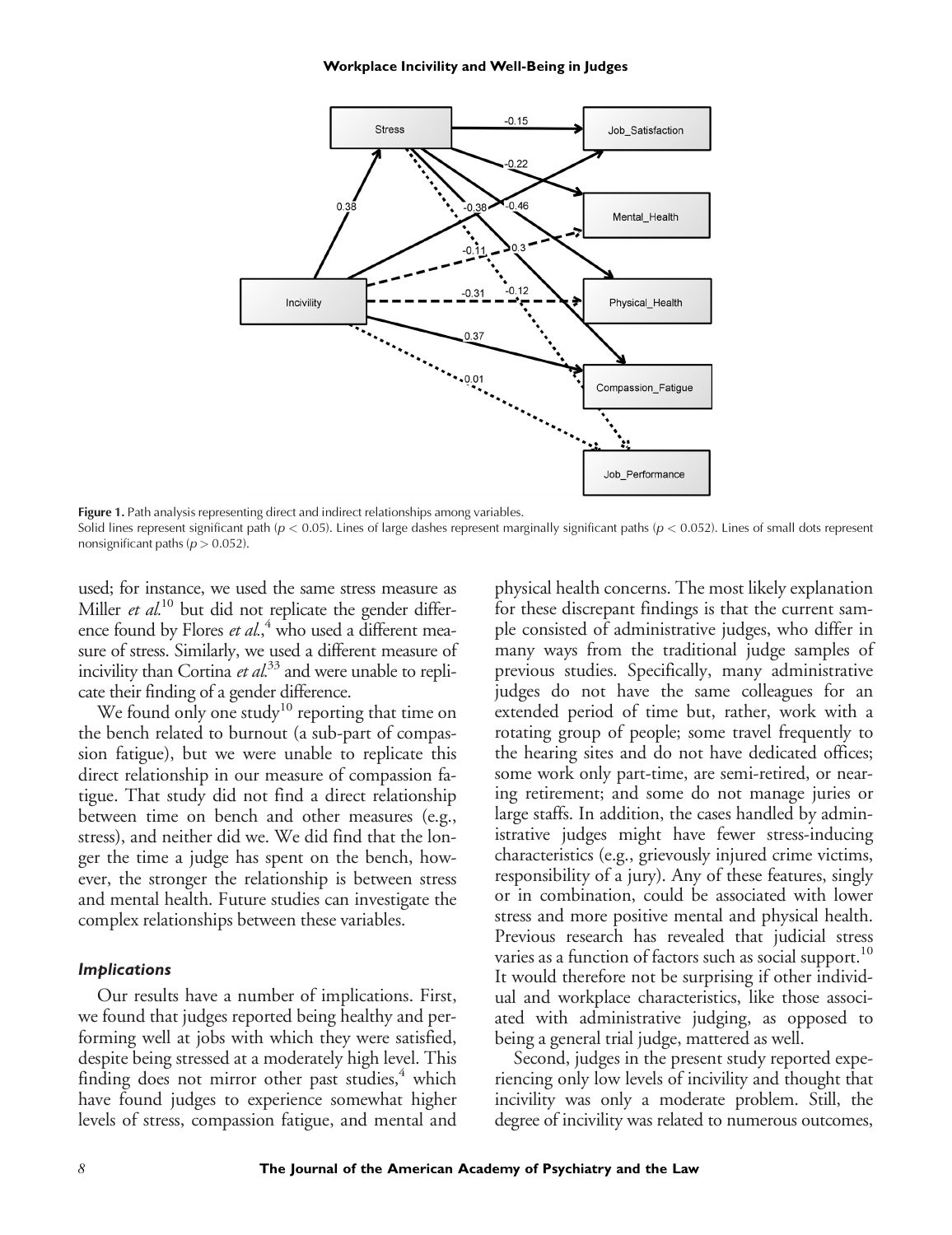such as stress, reduced job satisfaction, compassion fatigue, and, to a lesser extent, mental and physical health. Incivility accounted for substantial portions of the variance of the stress, health, and job variables and thus does affect judges' well-being.

Findings suggest that, even though incivility and stress were not unduly high, they both should be addressed. The principles of Therapeutic Jurisprudence suggest that the legal system should consider the wellbeing of those it affects.<sup>42</sup> While the principles are most commonly applied to victims or defendants, or other wrong-doers, they can also be applied to court actors such as lawyers or judges.<sup>43</sup> Scholarship suggests the benefits that would result from an approach to lawyering that focuses on caring for others, whether the lawyers' own clients<sup>44</sup> or even those on the opposing side of the adversarial system.<sup>45</sup> Therapeutic Jurisprudence would suggest that science be used to promote the wellbeing of those affected by the legal system: that is precisely what this research attempted to do. The results of this study suggest that conditions in the workplace (e.g., incivility) could relate to well-being (e.g., stress); these conditions could be changed to better protect the legal actors in that workplace.

With respect to incivility, it is possible to promote changes in the workplace behavior of those who are the primary sources of incivility, that is, attorneys and litigants. Researchers have proposed interventions to reduce incivility and combat its effects. The target of these interventions is twofold: to increase the rate of civil interactions while simultaneously decreasing the rate of uncivil interactions.<sup>8</sup> Researchers have proposed trainings, which might include workshops, videos, and case studies, to help employers and employees recognize, address, and reduce workplace incivility.<sup>8</sup> It is possible that reinforcing desirable behaviors is more effective than punishing undesirable behaviors. Thus, efforts to promote civility could be effective; this might include niceties such as engaged listening during meetings or polite interactions in the courtroom.<sup>8</sup> As a more drastic measure, judges could punish attorneys and litigants for uncivil behavior, such as by being quicker to hold them in contempt. In addition, because women are more often the targets of incivility than men, implementing programs or interventions that combat gender bias could also reduce instances of incivility in the courthouse.<sup>33</sup>

With respect to stress, a broad set of stress-reduction skills is important for judges in general. Past literature suggests many remedies, such as learning about self-care, taking time off (e.g., retreats, sabbaticals), sharing experiences with other judges (e.g., in mentoring or peer-support programs), and receiving professional mental health services<sup>2,3,11</sup> Many of these past publications have suggested tailoring stress interventions to specific types of judges, based on factors like gender, time on the bench, and so on. Even though the current study found few differences based on gender, time on the bench, and full-time versus part-time status, it is important to tailor the intervention to the person and situation; a universal intervention might not be as useful. For instance, our study of administrative judges found lower levels of stress than other studies which used judicial branch judges (as discussed above); thus, interventions could be based on judge type. In addition, we found that time on the bench increased the link between stress and mental health outcomes; this indicates that programs could be tailored differently for new judges and experienced judges.

The third major implication is for theories of both incivility and judicial stress. We expanded what is known about incivility in the courtroom; specifically, that judges' perceptions of incivility are directly related to their reported stress levels and job satisfaction. This is in line with previous research examining attorneys' perceptions and outcomes related to incivility<sup>31,32</sup> and suggests that incivility continues to be a source of stress in the legal system. Unlike previous research and theoretical propositions about incivility in the courtroom, however, we found no gender differences on any assessment involving incivility $30-32$ and no significant relationship between incivility and job performance.<sup>8</sup> A point of interest is that, even with low levels of incivility, the relationship between incivility and stress or incivility and job satisfaction persisted. This suggests that incivility should always be addressed even when it is not a major problem. With respect to research related to judges more broadly, this study confirmed many previously untested aspects of judicial stress. The  $MJS'$  does not list incivility specifically, but we would now suggest that MJS should incorporate incivility, given its numerous relationships to stress and outcomes for job and health.

## *Limitations and Future Directions*

This study is not without important limitations. First, there are limitations related to our measurements.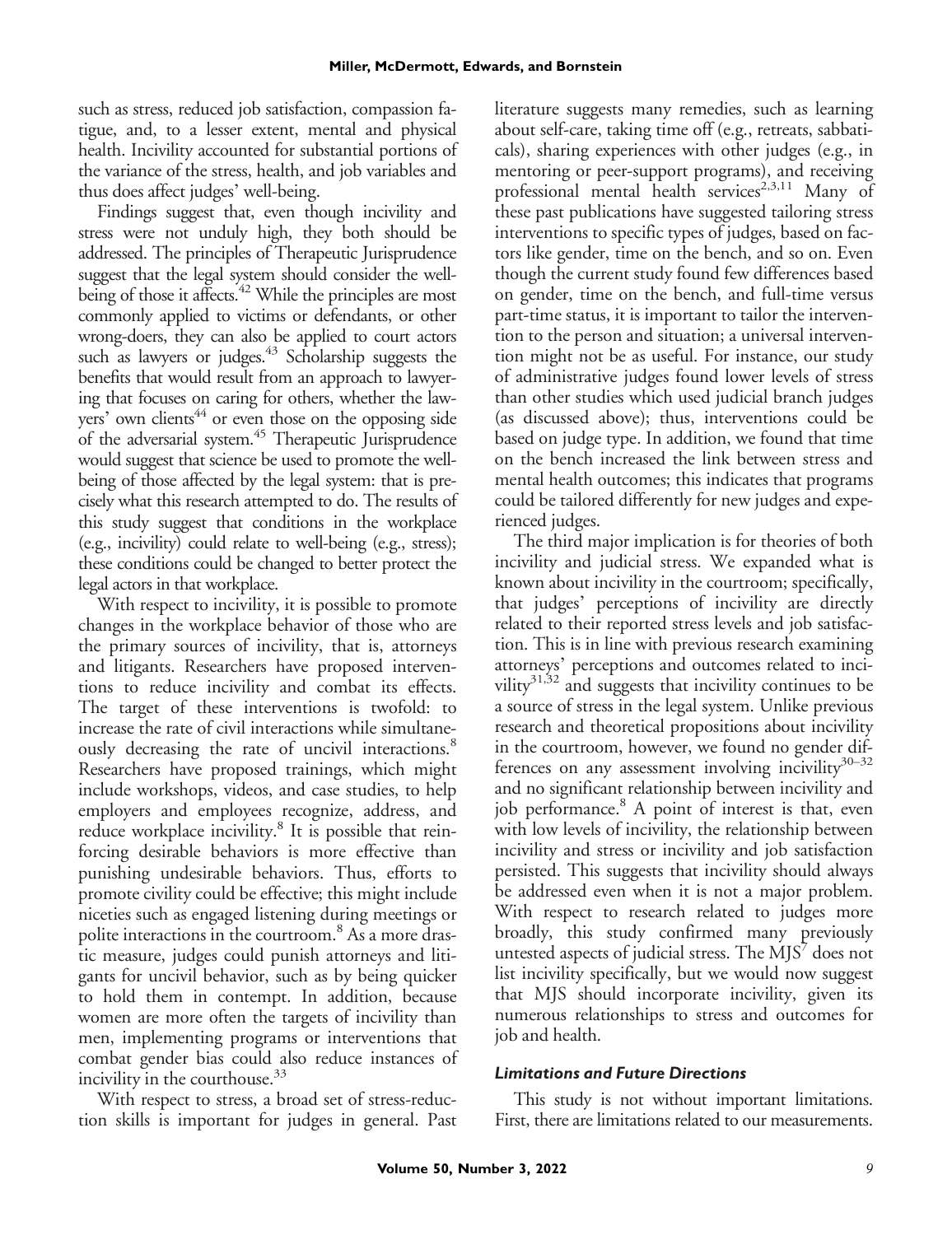Although we created 23 items to measures multiple aspects of incivility, because of participant responses and missing data, only 12 were used in the final analyses. Participants might have been unwilling to answer some questions about their colleagues, and this could affect interpretation of the data. As this is a new scale, it is unclear if results would replicate to another population.

The incivility assessment scale created for this study is unable to differentiate between directly experienced incivility and indirectly observed or witnessed incivility, a differentiation that might provide new insight. It is possible that being the target of incivility would affect stress (and other outcomes) differently than witnessing incivility (although previous research indicates that both direct and indirect incivility are damaging). $^{27}$  Also, as with many other behavioral self-report scales,<sup>8</sup> the incivility scale is unable to differentiate whether participants experienced a few sources of incivility repeatedly or myriad sources of incivility sporadically. And, because some of the participants might be co-workers and have similar workplace experiences, there exists the possibility that the rate of incivility in the workplace is overinflated (e.g., multiple participants recall the same uncivil interactions which increases the reported level of workplace incivility). Although that seems unlikely in this group of judges (who travel independently to various sites to resolve disputes), we cannot rule out this limitation. Future studies can be designed to directly test these possibilities.

Another limitation concerns the sample, which was a convenience sample of administrative judges, who might differ from other types of judges, as mentioned above. A modest proportion of the sample declined to participate, which might have resulted in response bias. Future research should compare samples of different types of judges and determine if there is a certain subset of these samples who decline to participate in research.

Another limitation is that all judicial stress studies struggle with the best method for measuring stress. Stress can be measured as depression or anxiety. It can be measured as physical symptoms (e.g., unable to sleep or eat). Or, it can be measured generically, allowing the participant to define stress in a way that is personally relevant. This and many other stud $ies<sup>10,12</sup>$  choose the last method. To test the MJS, which predicts that stress will negatively affect mental health, stress cannot itself be a measure of mental health. Future studies should use other measures of stress (e.g., physical symptoms) to replicate these findings.

# **Conclusion**

This study expanded on previous studies of judicial stress<sup>5,10,12</sup> and the  $\rm \dot{M}$ JS.<sup>7</sup> Although judges reported that incivility was only a moderate concern, there was evidence that it affected judges in a variety of ways. Specifically, incivility was significantly related to stress, job satisfaction, and compassion fatigue, with mental and physical health measures approaching significance. Interventions could help minimize incivility in judges' work environments by educating judges about how to recognize and address incivility. Doing so could help protect judges' wellbeing and, in turn, protect the integrity of the legal system.

## **Acknowledgments**

The authors would like to thank The National Judicial College and Brielle Jackson for their assistance in this project.

## **References**

- 1. Miller MK, Bornstein BH, editors. Stress, Trauma, and Wellbeing in the Legal System. New York: Oxford University Press; 2013
- 2. Chamberlain J, Miller MK. Evidence of secondary traumatic stress, safety concerns, and burnout among a homogenous group of judges in a single jurisdiction. J Am Acad Psychiatry Law. 2009 June; 37(2):214–24
- 3. Chamberlain J, Richardson JT. Judge stress: A topic in need of research. In Miller MK, Bornstein BH, editors. Trauma, Stress and Wellbeing in the Legal System. New York: Oxford University Press; 2013. p 269-923
- 4. Flores DM, Miller MK, Chamberlain J, et al. Judges' perspectives on stress and safety in the courtroom: An exploratory study. Ct Rev. 2009; 45:76–89
- 5. Jaffe PG, Crooks CV, Dunford-Jackson BL, et al. Vicarious trauma in judges: The personal challenge of dispensing justice. Juv & Fam Ct J. 2003; 54(4):1–18
- 6. Miller MK, Flores DM, Pitcher BJ. Using constructivist selfdevelopment theory to understand judges' reactions to a courthouse shooting: An exploratory study. Psychiatry Psychol & L. 2010; 17(1):121–38
- 7. Miller MK, Richardson JT. A model of causes and effects of judicial stress. Judges' J. 2006; 45:20–3
- 8. Cortina LM, Kabat-Farr D, Magley VJ, et al. Researching rudeness: The past, present, and future of the science of incivility. J Occupational Health Psychology. 2017; 22(3):299–313
- 9. Edwards CP, Miller MK, Snider KM, et al. Judicial stress: The relationship of judge type on stress. Presented at: American Psychological Association Convention; 2020 Aug; Washington, DC
- 10. Miller MK, Reichert J, Bornstein BH, et al. Judicial stress: The roles of gender and social support. Psychiatry Psychol & L. 2018; 25(4):602–17
- 11. Resnick A, Myatt KA, Marotta PV. Surviving bench stress. Fam Ct. Rev. 2011; 49(3):610–7